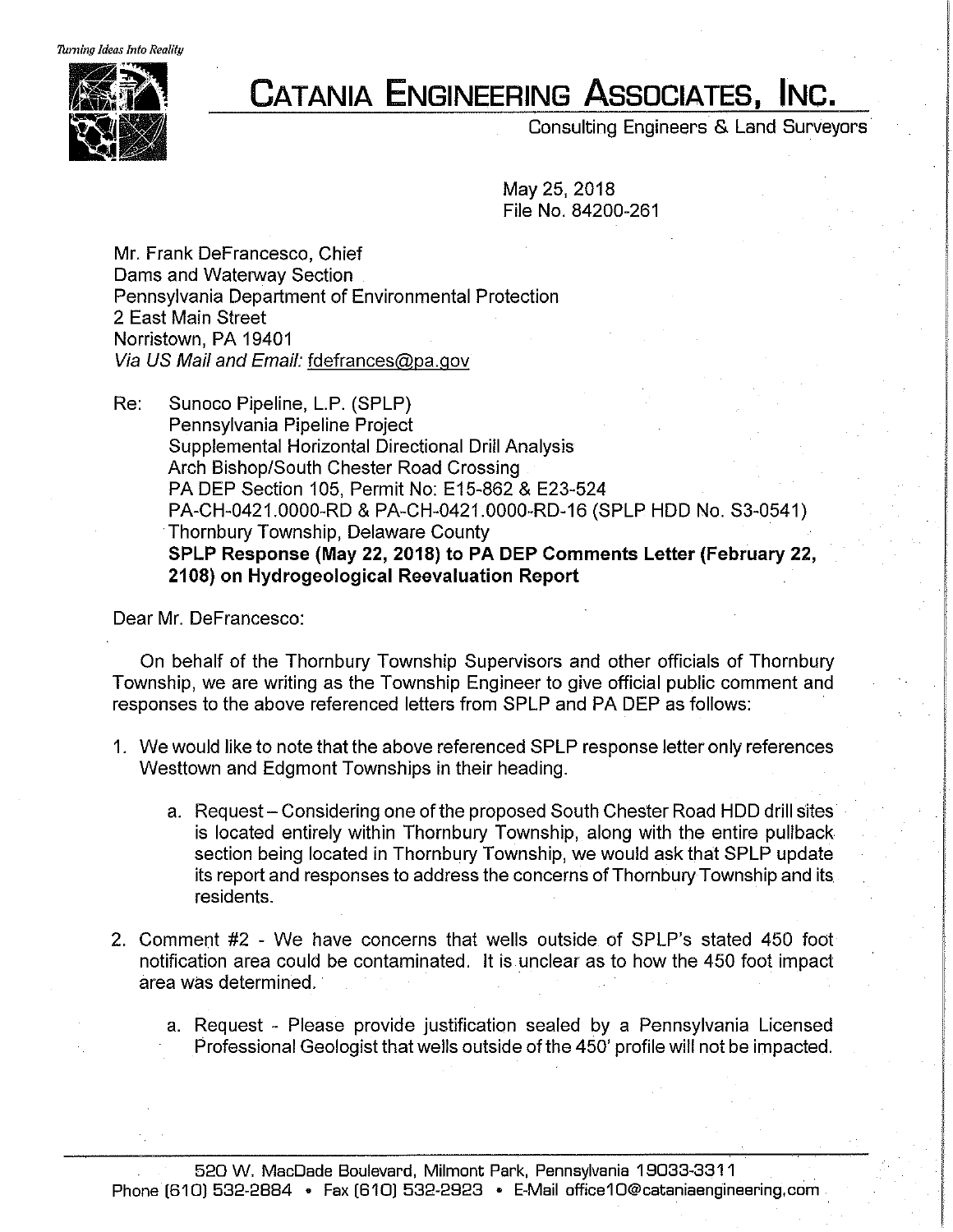Sunoco Pipeline, L.P. (SPLP) Thornbury Township, Delaware County Page 2 of 5

- 3. Comment #3 Based upon our comment #1 above, it is unclear as to whether SPLP's response letter is accurate with respect to the number of notices sent out to well users and whether Thornbury Township residents were included in such. That being said, the SPLP response only offers a short term, temporary water supply and does not offer to provide a long term water supply solution.
	- a. Request We have serious concerns over the long term effects of the HDD operation on the local water supply and would request that SPLP take all actions necessary to avoid impacts to all water supplies. We would also request that SPLP offer a long term water supply solution to any affected property owners as requested in the PA DEP letter of February 22, 2018.
- 4. Comment #8 We believe the SPLP response to PA DEP is inaccurate, as multiple failed HOD attempts were observed at an HOD site only 1 property away from the South Chester Road HOD site which also crossed Slitting Mill Road. Difficulties in steering of the drilling tool were apparent throughout the process. Even with the observed use of SPLP's Tru-Track system, SPLP often lost track of exactly where the drill tool was. As a result, we have serious concerns that the proposed intercept drill concept for the South Chester Road HOD will not be accomplished and create greater environmental threats in the process. We have detailed the witnessed HOD failures below for your reference:

The referenced failed drill site, exiting by Slitting Mill Road and starting only 1 property away from the South Chester Road HOD site, involved 1,350 ft of failed drilling from October 2, 2017 to October 19, 2017, where proper steering through a section of rock was found to be impossible. Failed Intercept drilling was also performed at this location between October 19, 2017 and November 7, 2017 {almost 3 weeks), upon which the failed intercept drilling was abandoned and an entirely new HOD location was begun. Most of the intercept drilling involved missing the intercept hole location and redrilling new holes until finally giving up on the concept. From November 7, 2017 until November 20, 2017 the new HOD pilot hole was completed, however, the drill came out 1 O feet away from the targeted exit point. This should not be a surprise, as the submitted Supplemental HOD Analysis report states on pages 3, 21, & 22 that "... steering within the Baltimore Gneiss has been problematic... These minerals and rocks can divert the drill bit from the intended alignment." With the proposed South Chester Road HOD being 6,346 feet in length, and almost 5 times the length of the failed intercept drilling referenced above, we do not have much confidence that an intercept drilling concept will work within the proposed South Chester Road Area.

We also have concerns that Inadvertent Returns (IR) are more likely to occur in a failing intercept drill scenario, where drills will likely need to be realigned and create additional holes to try to line up the intercept as seen at the above referenced Slitting Mill Road HOD site. With the Slitting Mill Road site, 6 IR's occurred in a 1350 ft HOD, whereas many more would be expected with a 6,346 ft HOD within similar geology.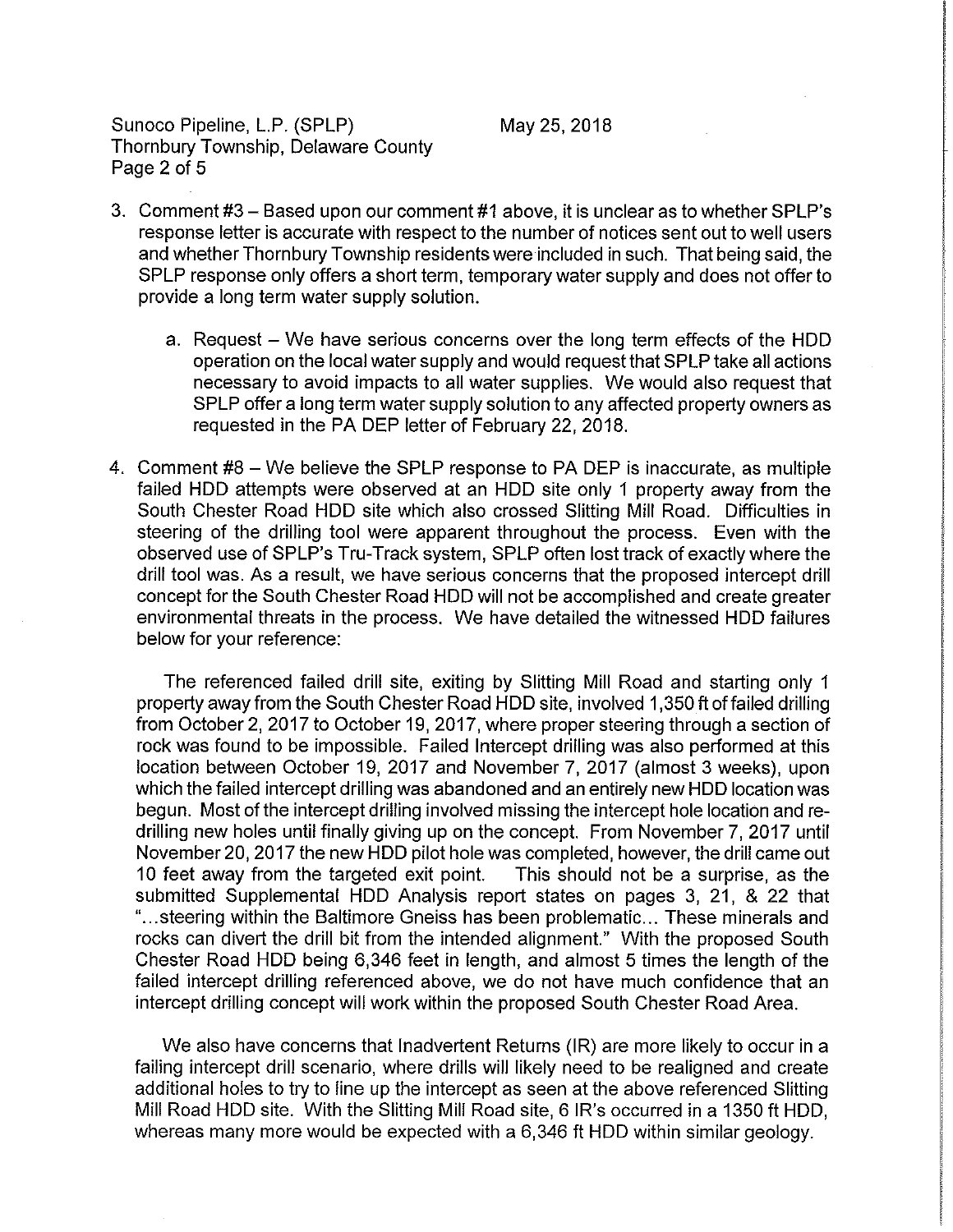Sunoco Pipeline, L.P. (SPLP) Thornbury Township, Delaware County Page 3 of 5

- a. Request A single drilling location at West Chester Pike, SR 3, with exit point near SR 926 is requested. This would help to reduce construction noise in an adjacent Thornbury residential development and is the more likely scenario to actually be accomplished in the field.
- b. Request- The handling of abandoned drill holes should be addressed in writing, as we have concerns about leaving failed drill hole sites open and creating unnatural pathways for groundwater, drilling contaminants, or promoting further inadvertent returns. Special consideration should also be taken with the drilling fluid mixture to minimize such impacts.
- 5. Comments #12 & 13 We have serious concerns that the use of loss control materials and grouting has been conditioned to only be used by SPLP upon loss of pressure, potential contamination, and IR events.
	- a. Request We would request the use of preventative measures rather than reactionary measures to prevent contamination and IR events wherever possible and as recommended and approved by PA DEP.
- 6. Comment #14a We have serious concerns that the SR 926 Drill Site Location near SR 926 has been moved further south along the SR 352 corridor and is located within very close proximity of the existing and active SPLP pipelines. The listed utility conflicts also do not take into account the underground electric lines associated with traffic signals at the intersection of SR 926 and SR 352, where the HOD will be at its most shallow point.
	- a. Request Please provide justification sealed by a Pennsylvania Licensed Professional Engineer that the drilling operation, soil disturbance and related vibrations will not adversely affect the existing SPLP pipeline.
	- b. Request-Revised Erosion Control Plans should be submitted, documenting the proposed changes to the SR 926 HOD drilling location, along with any required changes in the required wash rack location.
	- c. Request  $-$  A detailed analysis of utility conflicts at the entry and exit points should be performed by SPLP to ensure proper design clearances can be achieved.

In addition to the concerns raised with respect to the Hydrogeological Reevaluation Report as noted above, Thornbury Township would also like to note some additional concerns as follows:

7. Noise Level Consideration – The drill location near SR 926 will involve noise from not only the drill and construction equipment during work hours, but also from generators and heaters used outside of Township permitted work hours to keep drilling equipment and fluids from freezing overnight. The overnight noise from the generators and heaters has already generated a complaint, which Sunoco addressed by adding more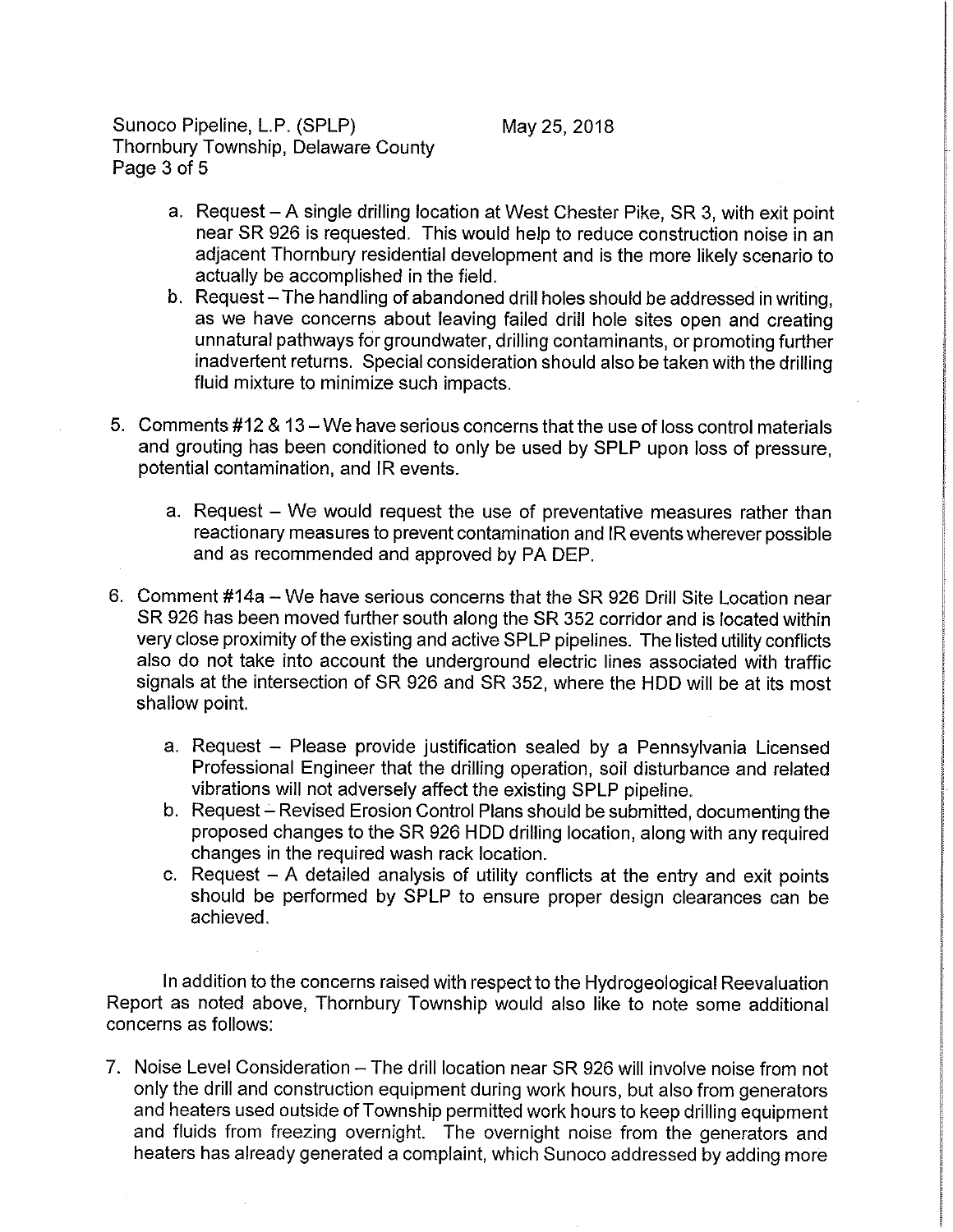Sunoco Pipeline, L.P. (SPLP) Thornbury Township, Delaware County Page 4 of 5

May 25, 2018

sound barriers/sound curtains in the area of the Slitting Mill Road drill rig site. The referenced Slitting Mill Road HOD is located much further away from residential homes than the SR 926 site, which may have drilling equipment as close as 50 feet to a residential structure.

- a. Request  $-$  If the SR 926 intercept drill site location is not abandoned as requested above, Sunoco should address how they will be able to provide a more quiet method of powering and heating the drilling equipment and fluids overnight and throughout the construction process. Temporary power and a meter from PECO should be investigated as an alternative quiet source of power for such (PECO power lines are adjacent to the SR 926 drill site). Heaters with better sound proofing and/or additional sound barriers should also be investigated.
- 8. Dust Control It should be noted that contaminated soils were previously found at the South Chester Road HDD drill site and pullback area, which requires enhanced dust control measures as noted in current PA DEP permitting. While Sunoco has attempted to provide limited dust control, they have struggled with the effectiveness of their current methods.
	- a. Request-Additional and enhanced dust control measures should be addressed by Sunoco prior to any future work occurring at the South Chester Road HOD drill site and pullback area.
- 9. Wind Damage of Sound Curtain/Wall System The current sound curtain and sound wall system installed at the Sunoco work site in Thornbury Township has been found to be deficient with respect to being able to withstand required wind loadings. Wind damage resulting in the complete loss of sound attenuation was observed on the following dates: 4/4/18, 3/5/18, 1/9/18, 12/27/17, and 11/19/17 with the sound curtain original installation completed on, or about, 10/4/17. The Township notes that prior to the sound curtains complete failure, the curtains have often been observed to exist in a state of disrepair by showing separation between blankets, tears and holes in the blankets, and blankets blowing in the wind. The consistent wind damage to the current sound curtain and sound wall system has shown that it is not only inadequate, but it has also become a safety hazard to adjacent Thornbury residents with the associated flying debris.
	- a. Request Sunoco shall submit an alternate sound wall/curtain system design that will be a more stable, secure and substantial system. The alternate sound wall/curtain design system design must meet or exceed the Pennsylvania Uniform Construction Code, latest version for wind and seismic loading requirements for structures of their respective shape and size. This design shall be prepared, signed, and sealed by a Pennsylvania licensed professional engineer of Sunoco's choosing. It should be noted that a complete redesign of the existing system may be necessary to meet these requirements.